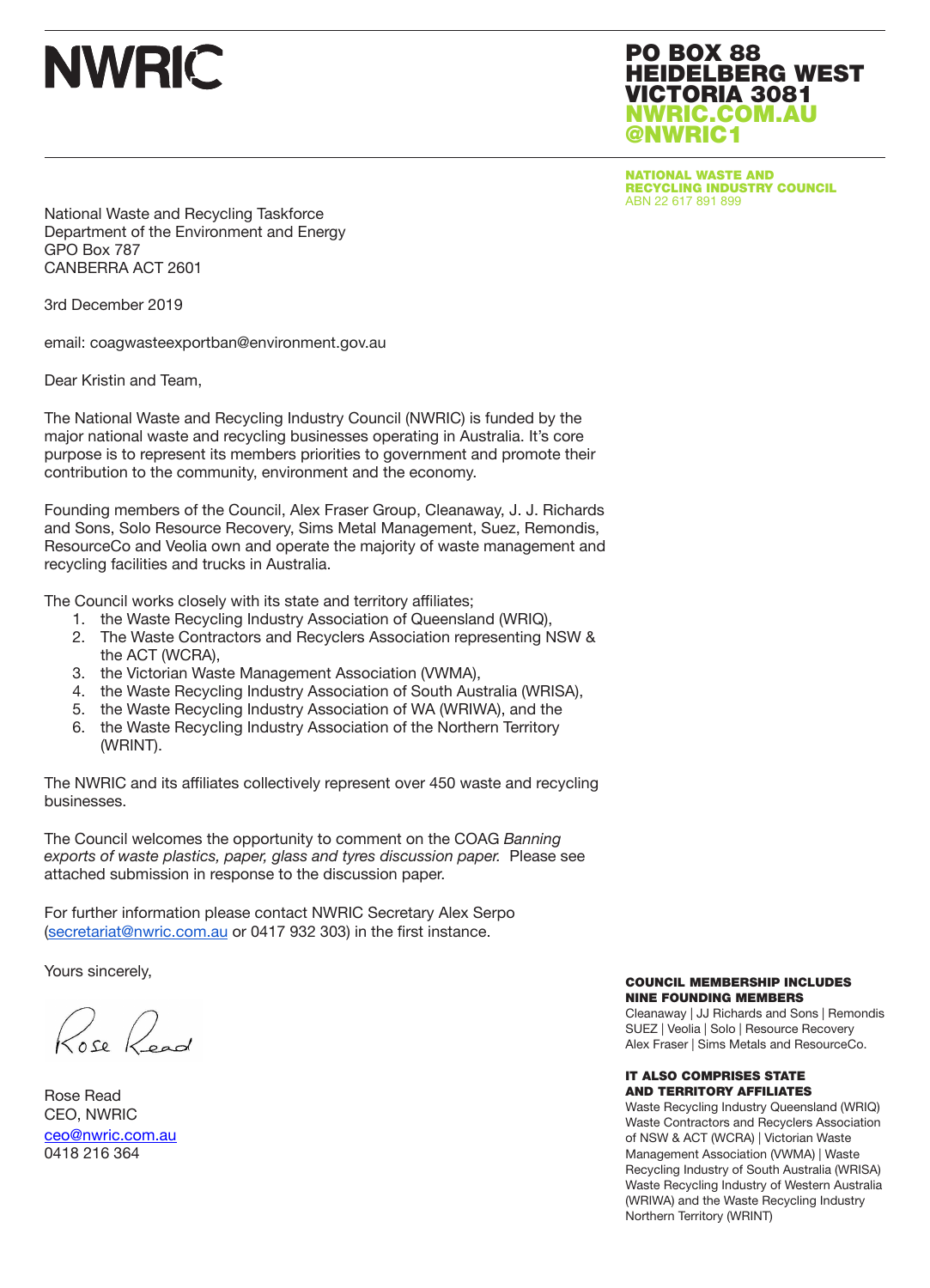## Commonwealth waste export bans - responses to questions

### 1. Tell us about your organisation

### a. What does your organisation do? Which sector/material stream(s) are you involved in?

The National Waste Recycling Industry Council (NWRIC) is the national peak body representing waste and recycling businesses' priorities to government. The NWRIC members collect, handle, treat and process all waste material types collected from Municipal Solid Waste, Commercial and Industrial and Construction and Demolition streams, including those materials targeted by the export ban, paper, plastic, tyres and glass.

#### b. Which part(s) of the supply chain are you involved in (e.g. producer, processor, supplier, transport, exporter or local government)?

The NWRIC National members and Affiliate members are actively involved in many elements of the supply chain. From collecting and transporting materials from households and businesses to aggregating, sorting and processing them into specific material types which they then either bale, flake, shred or treat for supply to local or overseas reprocessors and manufacturers such as paper mills, plastic bottle manufacturers, glass beneficiation plants, cement kilns (fuel), clothing and a myriad of other reuse manufacturers.

The below diagram is a simple representation of the key parts of the supply chain in which our members operate collecting waste from households and businesses, transforming it into a resource for reuse or energy and ensuring the safe disposal and treatment of non-recyclable and hazardous waste.



#### c. Where is your organisation based and across which states/territories does it operate? What is the size of your operation? For peak organisations, please provide details about the members you represent. For businesses, please provide details about your approximate capacity (e.g. 25,000 tonnes each year).

The NWRIC has nine members that operate in at least three or more states and territories across Australia. In most cases our members operate in all states and Territories. Collectively they have more than 10,000 trucks, employee over 16,000 employees and process in excess of 10 million tonnes per year.

Facilities owned and operated by our national members range from material recycling facilities, liquid and hazardous waste treatment facilities, food and organic composting, alternate waste treatment plants, scrap metal facilities, con-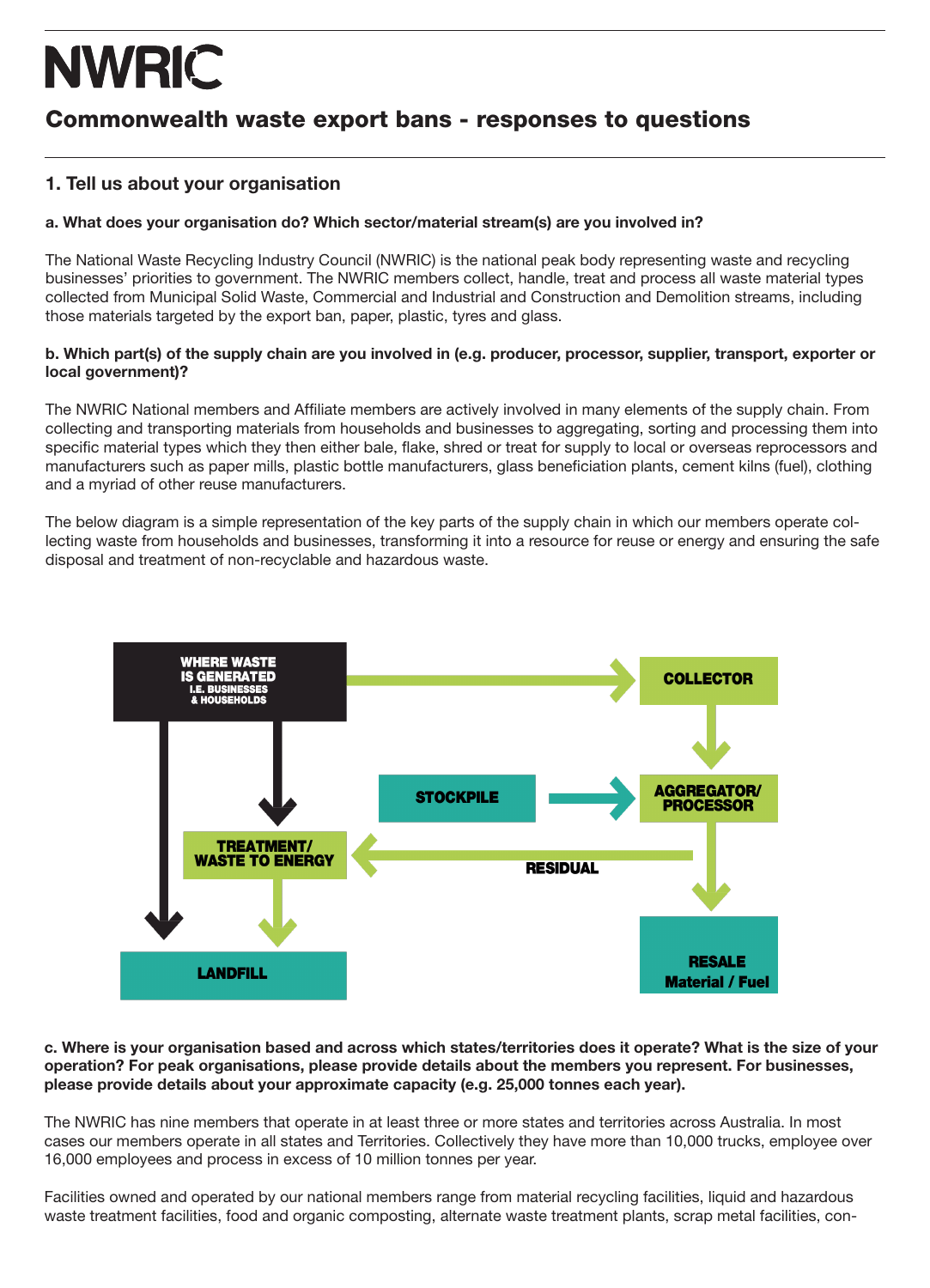## Commonwealth waste export bans - responses to questions

struction and demolition facilities, processed fuel manufacture facilities, anaerobic digesters, cogeneration plants and landfills.

There is no doubt local re processing and value adding for internal and international use is the aspirational end game for NWRIC members. The journey for each is case by case and market by market some of which have not yet materialised.

Impact on your business/organisation:

#### a. What will the COAG export ban mean for your organisation/members and day-to-day business operations?

#### *Glass*

NWRIC members produce glass from material recovery facilities. The quality of the material processed and its downstream markets depends on the collection source i.e. kerbside recycling bins versus container deposit collection sites. Currently, the majority of glass sorted by members remains in Australia and is either being stockpiled as crushed glass (kerbside bins) or cullet (CDS collections) for further use in either construction or bottle manufacture.

The domestic market for cullet is limited and there is no market for CDS recovered glass in WA. Some members on the east coast of Australia are starting to export these processed materials offshore due to lack of local markets. With the introduction of the ban these businesses will need to ensure the glass is washed and colour sorted to standard if they are going to meet the proposed export ban requirements.

If State and Local Governments were to mandate the use of recovered glass for civil construction, including roads, there would be ample domestic market to absorb the recovered crushed glass from material recycling facilities. In the absence of these markets, unprocessed glass will continue to be stockpiled or go to landfill.

If more glass is disposed of to landfill this will have an impact on the life of landfills.

#### *Plastic*

NWRIC members produce bales of mixed plastics, PET and HDPE from material recycling facilities. Most of which has been exported for reprocessing. Changes to China and other SE Asian countries import specifications has slowed the movement of materials. While members have been upgrading facilities to meet changing export specifications, banning of single resin plastic bales will have a negative effect on their operations due to loss of revenue and increased costs to further sort and separate. However, there has been some progress in developing value adding options locally in some States as viable local outlets for the valuable resins.

There are limited local market opportunities for plastics in Australia. If no new local markets are developed much of the plastic collected will end up in landfill as there currently no waste to energy options. This will result in increased costs for local council and business customers.

A number of members currently export insulated copper and aluminium copper, a secondary metal commodity of significant financial value. This could get inadvertently caught up in the definition of plastics and prohibited from export. Insulated aluminium and copper cable is a well-established traded secondary metal export commodity.

#### *Tyres*

NWRIC members do not export whole tyres, including baled tyres. They process waste tyres into rubber crumb or shred them into tyre derived fuel (TDF). All crumbed rubber product is currently consumed domestically and TDF is sent offshore as an alternative to fossil fuels for consumption in high energy manufacturing environments like cement kilns or power generation plants.

Excess capacity already exists in Australia to process all tyres that are currently being baled and sent to poor human health and environmental outcomes in markets such as India, Pakistan, Malaysia and Bangladesh.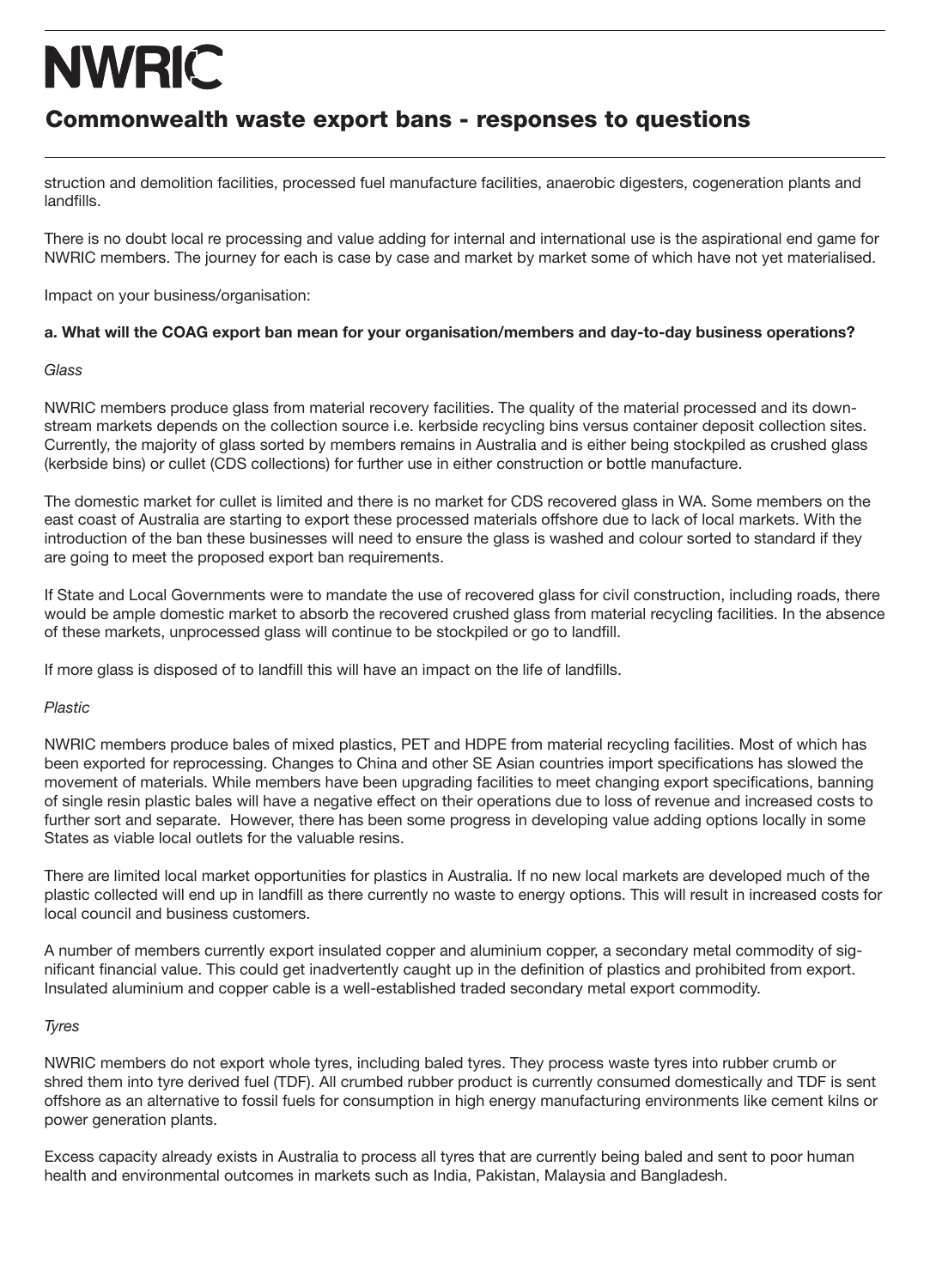### Commonwealth waste export bans - responses to questions

### *Paper and Cardboard*

Paper and cardboard are an important revenue stream for members which rely on export markets given the extreme oversupply situation Australia (i.e. very minimal demand for these materials in Australia).

There is no re-processing capacity in WA, the Northern Territory, Tasmania the ACT or South Australia for paper and cardboard. In other States, re-processing capacity is close to saturation.

Until sorting capability is upgraded banning mixed paper will in the short term see this material go to landfill or stockpiled. In fact banning may not be necessary as there may be no viable overseas markets for mixed paper in the long term. All volumes of mixed paper produced on the east coast has the ability to be used by a local processor. Additionally value added mixed paper will become a grade of Newsprint with an ongoing overseas market requirement shipped as a baled product.

In response to China sword a number of members have purchased equipment to upgrade their paper and cardboard sorting capacity to meet changing export specifications. Banning of baled paper and cardboard will have a negative effect on their operations and undermine their investments without local markets.

Overseas countries both with and without effective internal recycling systems require, indeed rely on the import of paper fibre including those earmarked for banning.

The paper remanufacture market in Australia is highly concentrated, at volume capacity (not mix) and for number of undeniable commercial constraints this is unlikely to change. Along the historical and extreme oversupply situation as a net importer, any ban on the current paper fibre products sold and exported will see these volumes either stockpiled or due to insurance costs, go to landfill. It will also force Australian recycling companies to use the few domestic remanufacturers. Given there are a limited number of players in the market it raises a number of competition issues. Concentration of supply to one or two players is a considerable risk.

Paper fibre is one of the world's oldest traded commodities. The industry has a myriad of grades all with national and international specifications.

#### b. If it results in a change to your business, what does that change look like?

Please refer to both the NWRIC's individual member submissions (Cleanaway, Remonids, ResourceCo, Suez, JJ Richards, Solo Resource Recovery, Sims Metals Management, Alex Fraser Group) and submissions from state and territory affiliates WRIWA, WRIQ, WRINT, WRISA, WCRA and VWMA for more details on specific business impacts.

With regard to banning whole baled tyres, Tyre Derived Fuel is a value-added product that can be directly exported to secure, environmentally sound, offshore markets for immediate consumption in high energy manufacturing environments such as cement kilns or power generation facilities. The only impact to Tyrecycle would be an increase in demand which can be accommodated due to current excess capacity (89,000 tonnes or 38%) that already exists within Tyrecycle facilities nationally.

#### c. Will these changes require your business to invest? If so what is the approximate dollar value of the investment? What would be the main focus of this investment (for example, new infrastructure or hiring new staff)? What is this investment expected to result in (for example, increased capacity from X to Y, new products being developed)?

Please refer to both the NWRIC's individual member submissions (Cleanaway, Remonids, ResourceCo, Suez, JJ Richards, Solo Resource Recovery, Sims Metals Management, Alex Fraser Group) and submissions from state and territory affiliates WRIWA, WRIQ, WRINT, WRISA, WCRA and VWMA for more details on specific business impacts.

Tyrecycle (a subsidiary of ResourceCo) has also advised they would invest in additional trucks and staff to cater for any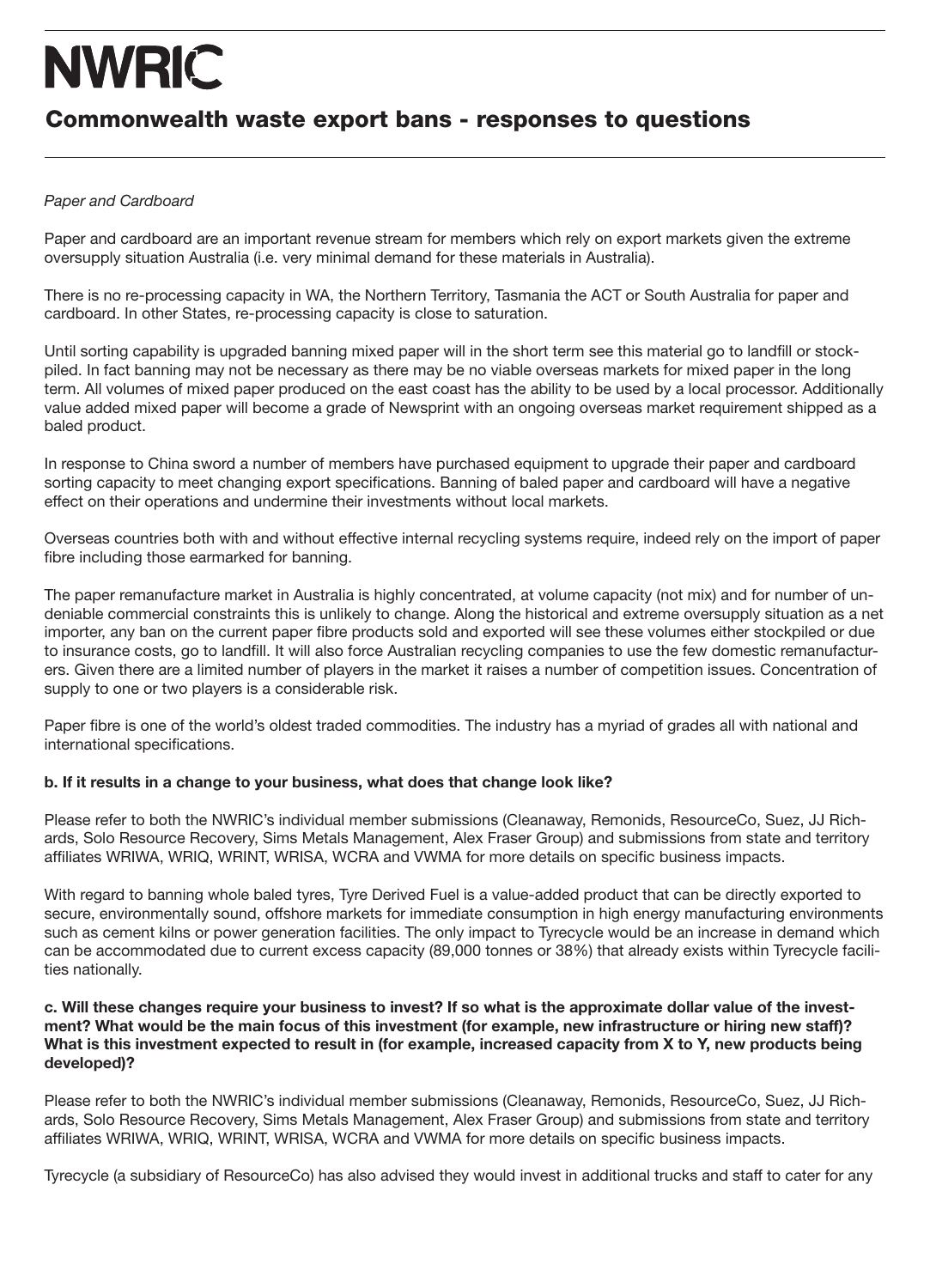## Commonwealth waste export bans - responses to questions

increased feedstock that becomes available from the banning of whole tyre exports. Over time, as the need for increasing domestic crumb rubber production grows, Tyrecycle would need to invest in more crumbing capacity at a cost of approximately \$1 million per thousand tonnes of capacity required.

#### d. Are there any impediments to investment and how can these be overcome?

Please refer to both the NWRIC's individual member submissions (Cleanaway, Remonids, ResourceCo, Suez, JJ Richards, Solo Resource Recovery, Sims Metals Management, Alex Fraser Group) and submissions from state and territory affiliates WRIWA, WRIQ, WRINT, WRISA, WCRA and VWMA for more details on specific business impacts.

If state-based EPAs do not enforce tyre stockpiling regulations then operators that are currently baling will stockpile feedstock. This will not give confidence to the legitimate part of the tyre recycling industry and market and in turn will prevent investment.

#### e. Could these changes create jobs in your business? If so, approximately how many?

Please refer to both the NWRIC's individual member submissions (Cleanaway, Remonids, ResourceCo, Suez, JJ Richards, Solo Resource Recovery, Sims Metals Management, Alex Fraser Group) and submissions from state and territory affiliates WRIWA, WRIQ, WRINT, WRISA, WCRA and VWMA for more details on specific business impacts.

A report commissioned by ACOR suggests that if the crumbed rubber market in Australia doubled to 90,000tpa then there would be approximately 93 FTE jobs created.

#### f. What are the other challenges and/or opportunities for your business/industry as a result of the export ban?

The export bans are an opportunity to recover more resources for recycling that will create new jobs, contribute to decarbonising our economy, extending the life of landfills and generating new export revenue streams, especially when these resources are put to a higher order use. The bans may also help prevent pollution in other countries.

To ensure the bans achieve these positive outcomes it is vital that the bans are effectively enforced by the Commonwealth government, and local markets for glass, tyre derived products, plastics and paper are developed and grown, by ramping up procurement of recovered materials into packaging, products and civil construction.

If enforcement is strong and markets are created there is a real opportunity to grow the resource recovery industry in Australia. However, it should also be recognised that as a net importer of goods and packaging being able to meet current and future export market specifications will be also very important, as other affected countries like Europe and the US respond to market demands.

The proposed definitions and timetable for implementing the COAG export ban are at Figure 2.

#### a. Are there any additional waste plastic, paper, glass or tyre materials that should be included in the proposed timetable? Please detail why and in what circumstances.

The NWRIC has considers the following additional materials should be included in the waste export bans. They are, unprocessed used machine lubricating oils, whole unprocessed cars, whole unprocessed whitegoods and e-waste.

#### Used machine lubricating oils

Used machine lubricating oils can be recycled using vacuum distillation with a very high efficiency, more than 95% of the product can be recovered. Australia has sufficient capacity to process its existing stock of used machine lubricating oils.

When these oils are exported unprocessed, they can be burnt as a substandard fuel, causing local damage to the environment and human health. For this reason, the NWRIC believe used machine lubricating oils should be banned from export when unprocessed.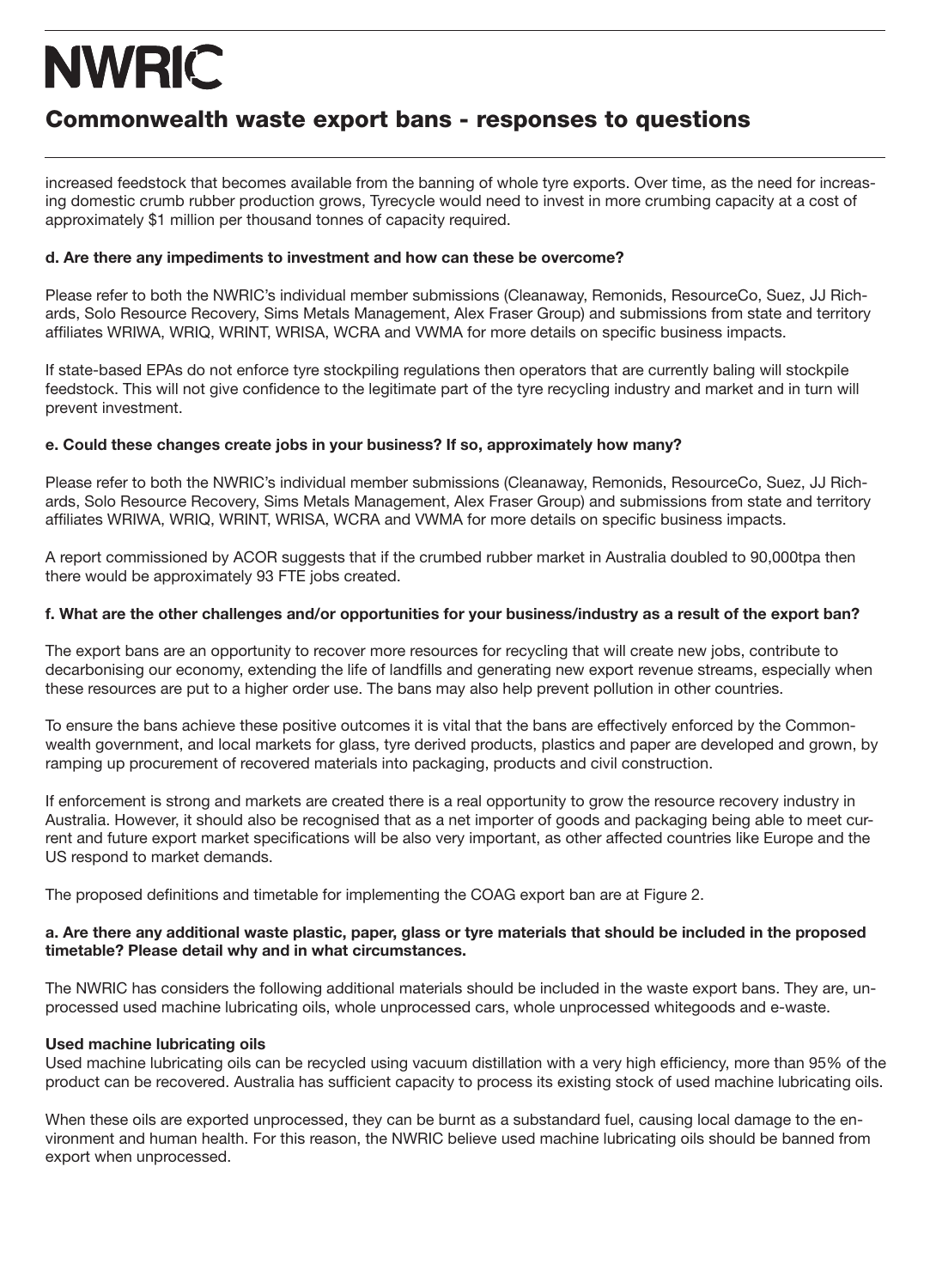### Commonwealth waste export bans - responses to questions

#### Whole baled cars and whitegoods

Whole baled cars and whitegoods are currently being exported to harvest the valuable metals they contain. However, they can include up to 30-40% waste materials, including plastics, textiles and motor oil. These residual materials are of little economic value and are not recovered but are either burnt or dumped causing harm to human health and the environment.

In the case of whitegoods, refrigerators can contain potent greenhouse gases including HFCs and CFCs. In substandard processing facilities, these powerful pollutants may be released to the atmosphere.

#### E-waste

Following from the above, the illegal export of e-waste for reuse and or recycling continues to flow to low cost, non-compliant countries where outcomes are poor. This material flow depletes the volume and capacity available for the Australian recycling industry. Greater monitoring and ensuring exports comply with the Hazardous Waste Act and the Basel Convention is required.

As is broadening the scope of the National Television and Computer Recycling Scheme (NTCRS) to include all electronics and increasing enforcement of this scheme which has been severely compromised due to lack of federal government resourcing over the past three years.

#### b. Are there any waste plastic, paper, glass or tyre materials you consider should be excluded from the ban? Please detail why and in what circumstances.

The NWRIC considers the following materials should be excluded from the ban

#### Single resin plastic bales of PET or HDPE

baled paper and / or cardboard in its various forms (e.g. Old Newsprint, Old Clean Paper, Sorted Office Paper, Printer Offcuts, clean cardboard) the majority of which have been collected from businesses rather than kerbside collections.

In all cases these materials are being sorted to meet at least the Institute of Scrap Recycling Industries - Scrap Specification Circular specifications and are being exported to legitimate remanufacturers where they will use these materials as feedstock for manufacturing.

A number of members have already invested in equipment to improve the quality of baled paper and cardboard to meet overseas specifications.

Therefore, the NWRIC strongly recommends the Commonwealth re-consider its ban of single resin plastics PET and HDPE as well as baled paper and cardboard when sent to legitimate remanufacturers.

#### c. How ready is your business/industry/local government to meet the proposed start dates for banning the exports of different types of waste plastic, paper, glass and tyres?

The NWRIC recommends the following time frames.

Glass - Juy 2020, although there is limited demand for cullet, which means that a large amounts of crushed glass will be stockpiled or end up in landfills unless the uptake of crushed glass into roads or other civil construction is fast tracked.

Whole tyres - July 2020, the industry currently has the capacity to shred whole baled tyres currently being exported into a manufactured fuel for use in cement factories.

Mixed Plastics - July 2022, this will ensure sufficient time to purchase and install processing equipment to shred, pellet, flake plastic suitable for manufacturer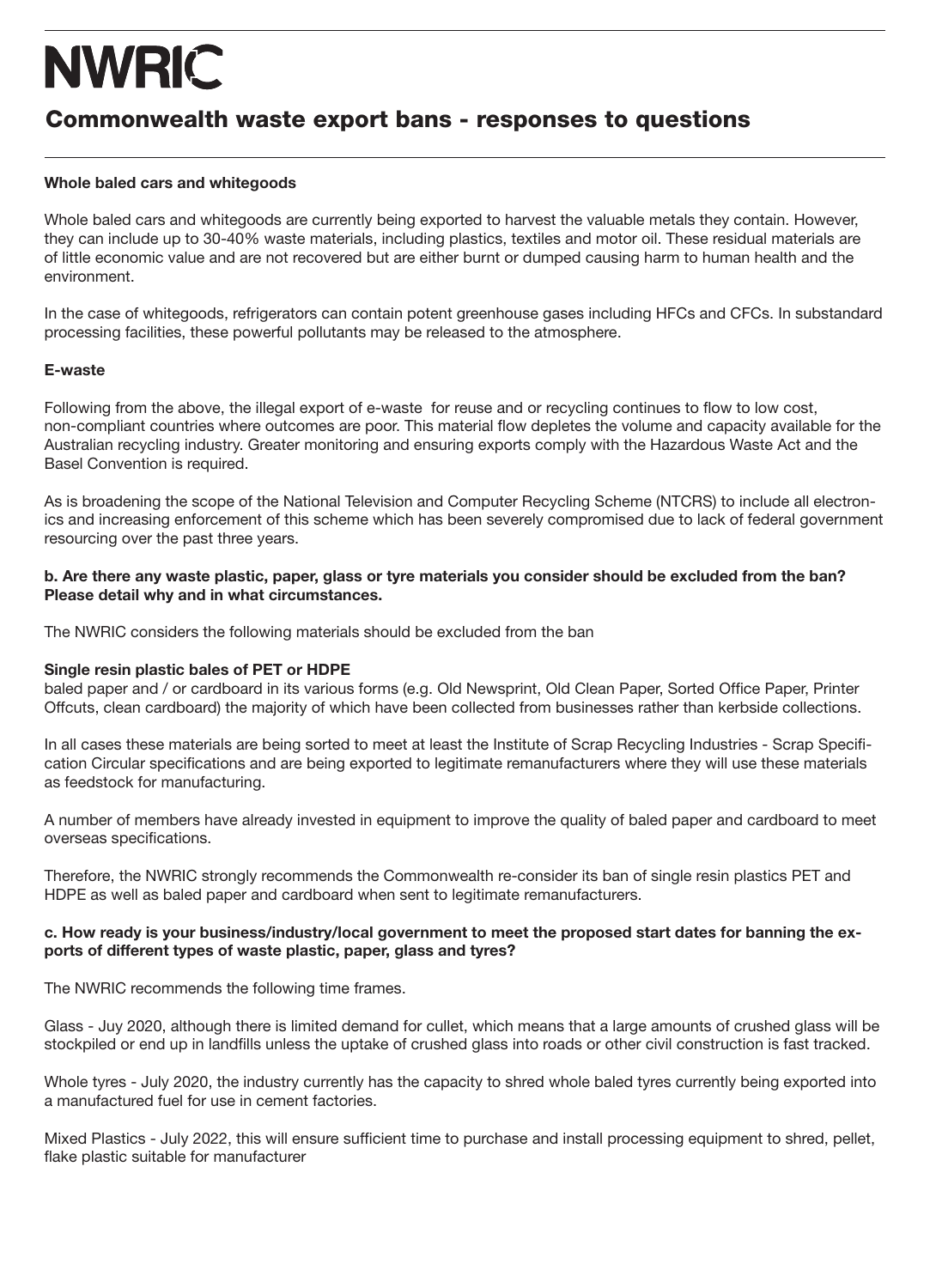### Commonwealth waste export bans - responses to questions

Mixed Papers - July 2022 this will ensure sufficient time to purchase and install processing equipment to sort to clean streams of baled paper and cardboard that meets local and export specifications.

Industry and government actions:

#### a. What could industry do to help your business or sector to ensure the waste export bans are effective and adverse consequences are avoided? (Please be as specific as possible.)

Manufacturing businesses increase their use of recovered materials over virgin materials in their production processes.

Collaborate with other businesses within the supply chain to develop innovative ways to maintain the value of used materials in the collection and treatment phases to ensure quality.

#### b. What could government do to help your business or sector to ensure the waste export bans are effective and adverse consequences are avoided? (Please be as specific as possible.)

Require all packing placed on the markets to have minimum recycled content levels over time. Phase out the use of non recyclable materials in packaging and products.

Put in place a mandatory product stewardship scheme for packaging to ensure whole of industry participation, as well as create a level playing field, that will significantly scale up demand for recovered materials and remove problematic, unnecessary and non recyclable materials from the market. It is inequitable to place obligations on only one part of the supply chain i.e. the recyclers. All involved in the supply chain should have obligations placed on them to drive the reuse of materials.

The federal government must improve its enforcement of the current Hazardous Waste Act and implementation of the Basel Convention. Significantly more resources need to be invested in compliance to stop the illegal export of waste from Australia. This should be matched by state and local governments closing down illegal facilities within their jurisdictions who are doing these exports.

Include an export permit application process for materials covered by the ban similar to that under the Hazardous Waste Act. This will allow interested parties the opportunity to demonstrate that they have a legitimate export market which would not result in harm to human health and the environment. The applicant would need to be able to demonstrate the following;

- 1. Appropriate insurances;
- 2. Evidence of financial viability;

3. A written contract or chain of contracts, covering all movements, starting with the notifier and terminating at the disposal facility. The person specified in the contract is responsible for the management of the wastes in cluding their return if necessary,

- 4. Detailed evidence that the waste will be managed in an environmentally sound manner, and
- 5. Not in breach of the provisions of the Basel Convention.

#### c. What actions can industry and governments (Commonwealth, state, territory and local) take to drive demand for the use of recycled materials?

Jointly, develop Australian plastic, paper, glass and tyre scrap specifications in collaboration with waste industry associations similar to the Institute of Scrap Recycling Industries - Scrap Specification Circular and the ACOR's specifications (currently only accessible to members).

Assist industry in developing and implementing a recycling facility accreditation program in line with these specifications to improve quality, performance and traceability of recovered materials.

Governments at all levels should preferentially procure products with recycled content (i.e. plastic, paper, glass, tyre) and